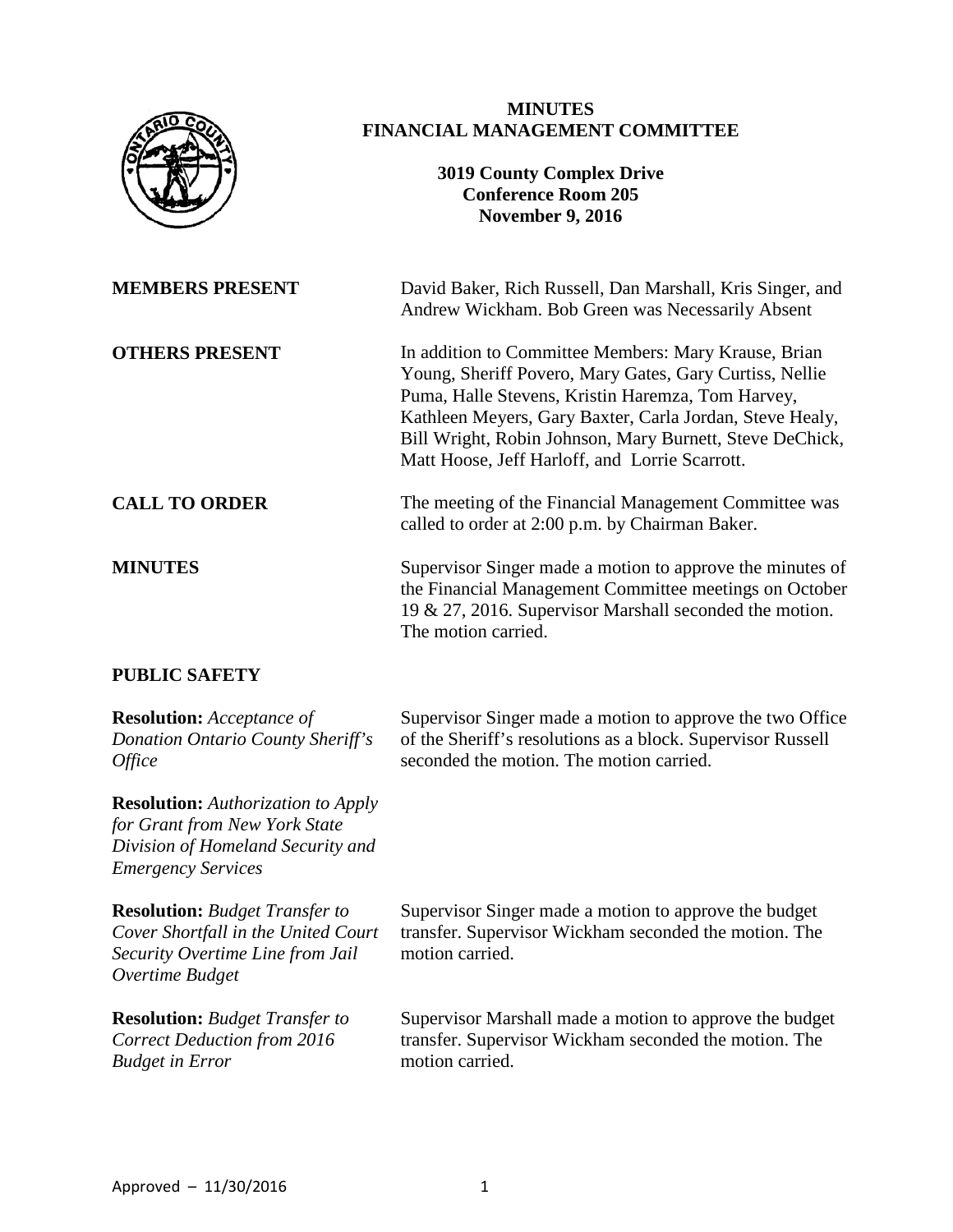#### **GOVERNMENT OPERATIONS**

**Resolution:** *Authorizing Agreement with Identiphoto Company for Additional Pistol Permit Identification Card System and Transfer of Funds*

**Resolution:** *Authorizing Agreement with Identiphoto Company for Pistol Permit Identification Card System Upgrade and Transfer of Funds*

**Resolution:** *Authorizing Purchase of Receipt Printers Agreement and Transfer of Funds*

**Discussion:** *2016 Wholly Exempt Value Review for 2017 Sales Tax Distribution Purposes*

**Resolution:** *Imposition of Pro Rata Charge and Adjustment of Existing Account Receivable* 

#### **PUBLIC WORKS**

**Resolution:** *Authorization to Accept Bid for the Replacement of a Boiler at the Ontario County Jail*

Supervisor Russell made a motion to approve the two Public

Works resolutions for the Jail as a block. Supervisor Marshall seconded the motion. The motion carried.

Supervisor Singer made a motion to approve this resolution as presented. Supervisor Marshall seconded the motion. The

**Resolution:** *Authorization to Accept Bid for the Replacement of a Heat Exchanger at the Ontario County Jail*

### **CAPITAL PROJECTS**

**Resolution:** *Authorization to Close Capital Project No. 09-2015 – FLCC Lecture Hall Flooding Project* **Resolution:** *Capital Project No. 6- 2015: Approval of Contract Amendment #2 with Harris Corporation – Redundant Microwave Backhaul Link*

Supervisor Russell made a motion to approve the motion to close Capital Project No. 09-2015. Supervisor Wickham seconded the motion. The motion carried.

Supervisor Singer made a motion to approve the second amendment to Harris Corporation's contract. Supervisor Wickham seconded the motion. The motion carried.

Supervisor Singer made a motion to approve the three County Clerk resolutions as a block. Supervisor Russell seconded the motion. The motion carried.

motion carried.